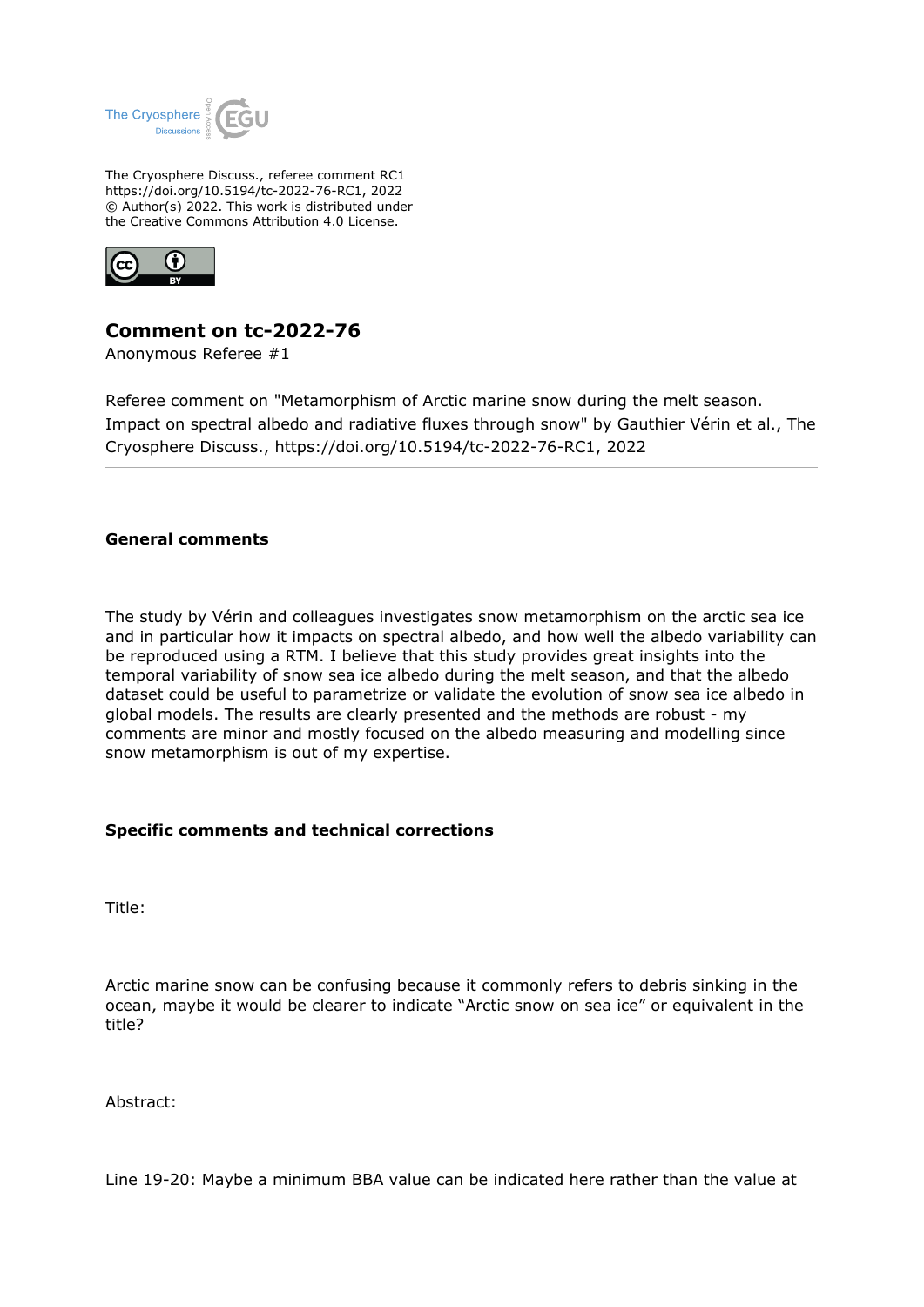1000nm? Then it makes it comparable with the number from line 18.

Line 24-25: "based on measurements" is probably unnecessary here because "measured" is already written earlier in the sentence - maybe reformulate to ".. using measured SSA, density vertical profile and impurity content"?

Line 25: "calculationS" - also, "at the interface snow-ice" may be clearer than "at the top of the sea ice"?

Introduction:

Line 56-57: What about longwave radiation on overcast days – can this also have an impact on the dry snowpack?

Line 70: In Domine, F., et al. "Three examples where the specific surface area of snow increased over time." *The Cryosphere* 3.1 (2009): 31-39, the authors conclude that "SSA increases are probably not rare", including cases that are described in this paragraph like depth hoar formation. Is this reference maybe worth mentioning here? (especially as other "occasional" processes are mentioned in the introduction, such as summer snowfalls in line 86.

Line 74: "samplings" is probably incorrect, maybe "a lot of samples" or "a lot of sampling"?

Line 93: global radiative transfer "in" sea ice not "of"?

Line 101: "light absorption" may be clearer than "optical absorption"?

Line 102: instead of "and using measurements on melted snow samples", maybe "and measuring absorption coefficients of LAPs isolated from snow samples"?

Line 116: I think that the correct spelling is "set up", not "setup"?

Line 157: LAPs are often distributed in the top cms – if the top 7cm are discarded, how is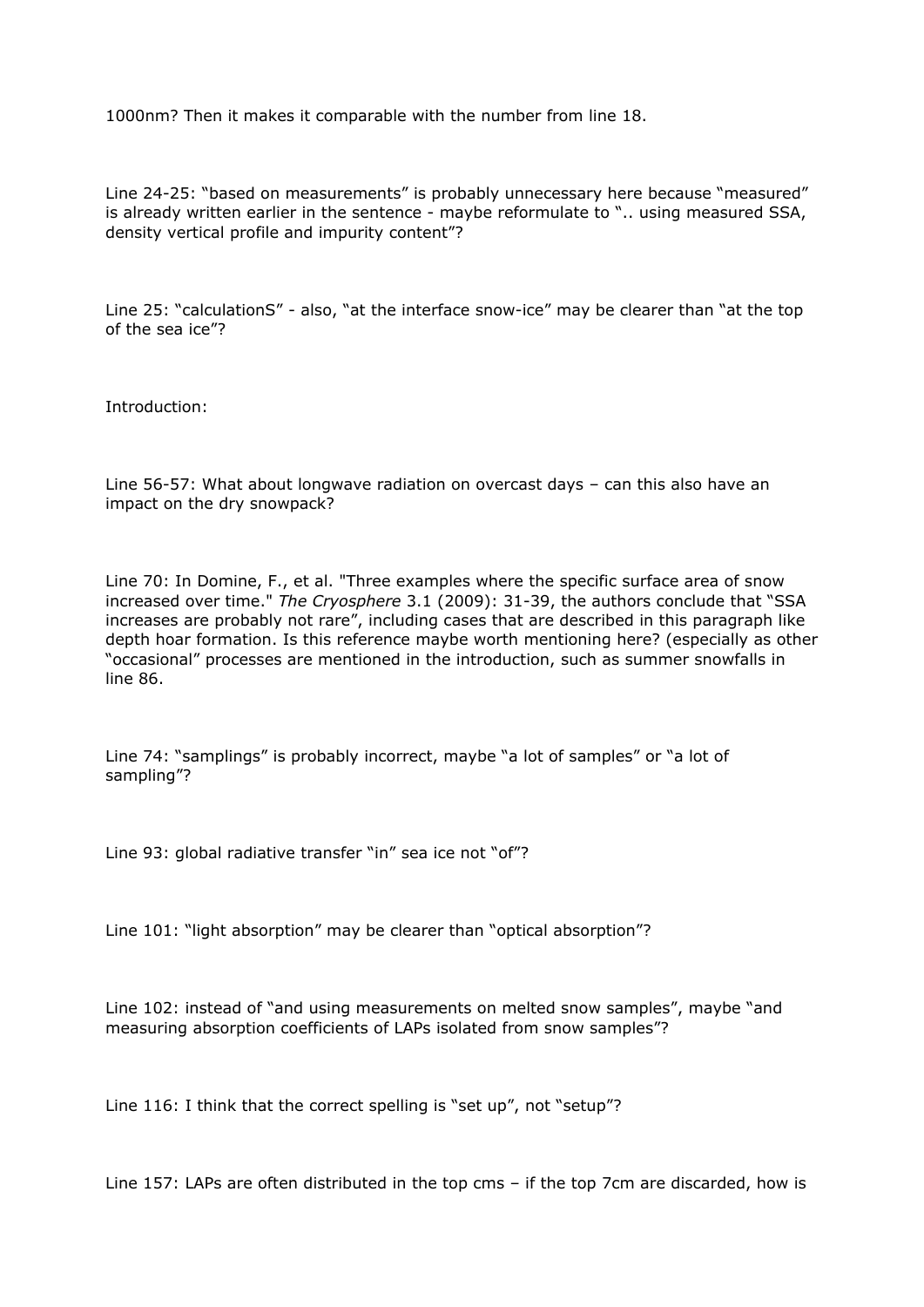it possible to get data on the LAPs from the profiles? Or do the authors mean that the top 7cm was removed only from thin snowpacks on line 150, which is why thick snowpacks were used for retrieval of LAPs properties?

Line 180: Is it possible to indicate the reference of the electronic scale and the sensitivity?

Line 223: Is it possible to indicate at what time were the albedo measurements recorded?

Line 196: "then" instead of "them"

Line 207: "As the snowpack was already ripe, the study of spatial variability using large scale measurements was favored." What do large scale measurements mean here – UAV measurements, or transect measurements?

Line 213: short wavelengthS

Line 238-240: Why were simulations performed considering diffuse radiation and not using the exact SZA values corresponding to each albedo measurement?

Line 252: "whose" to replace with "of which"?

Line 259-260: So density, SSA and irradiance profiles were not measured in 2016? Please indicate this in the methods when describing the sampling and analysis of snow physical properties (2.3 and 2.2.2)

Figure 3: How were the wavelengths of 500 and 1000 for albedo chosen? Why not calculate broadband albedo in the IR and VIS? Or an averaged value? Is it possible to indicate more clearly the different phases in the figure - eg the end of phase 3 in 2015 seems to extend to end of June on the figure but extends to mid-June in the text. Similarly, phase II starts on may 19 in the text but before may  $14<sup>th</sup>$  in the figure. The albedo of the highly heterogeneous ponded sea ice from 2016 was calculated from the transect measurements? Is it possible to indicate in the figure legend how many measurements are included in the box plots?

Line 294: Did you mean "The transition from snow cover to bare ice"?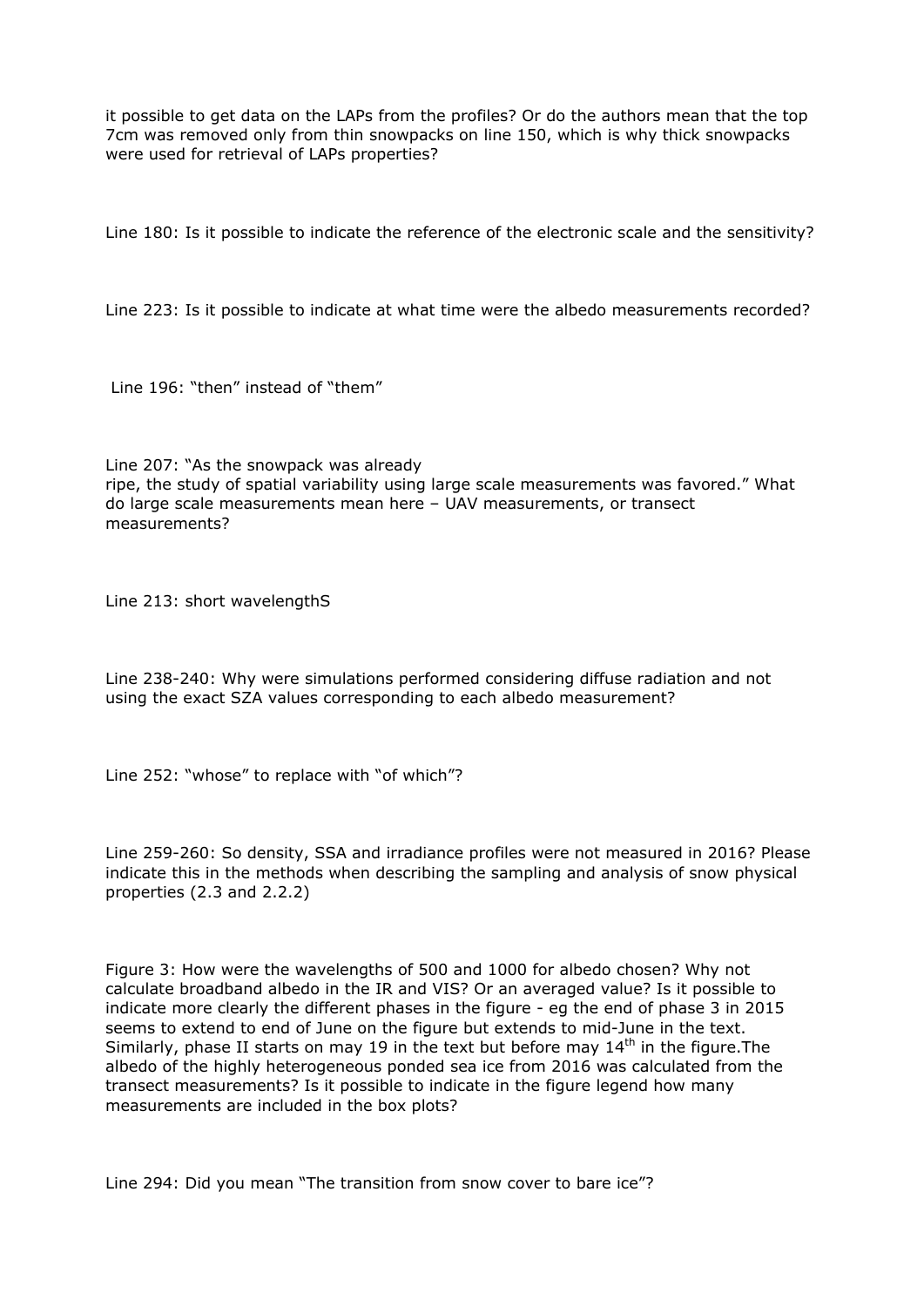Line 356: Typo "junE 6"

Line 365: "wicked up the first snow layer" I don't understand the meaning of this, could it be reformulated?

Table 1: Is it possible to indicate in the methods or in the table how many samples were analysed for density and SSA to derive averages and standard deviations?

Figure 7: Why are albedo data presented only from 400nm if the spectroradiometer could measure from 300? Is it possible to indicate the number of samples used in the boxplots, or at least a range? What does "specific albedo spectra" mean, are they averages, or how were these examples of bare ice and melt pond albedos chosen?

Line 409: I am not sure I fully understand what was done here: "It was multiplied by the average density of snow (350 kg m -3 ) in order to obtain an average absorption coefficient of the impurities in the snow". If I understand correctly, the absorption of particulates from melted snow leads to a coefficient expressed in m-1 of melted snow. How can this then be multiplied by the density of snow, leading to units of kg snow per m4 of snow, and give an "average absorption coefficient"? and where are these "average coefficients" shown? Do the authors mean that they divided the coefficient in m-1 of melted snow by the density of water and then multiplied it by the density of the snowpack in order to get an absorption coefficient in m-1 of snow instead of melted snow?

If possible, would it be possible to divide the absorption coefficient in m-1 by the LAP concentration (in kg m-3) in the solution of melted snow that was filtered to carry the spectrophotometric analysis in order to get a mass absorption cross section in m2 kg-1? Then the data could be used in other widely used radiative transfer model such as SNICAR.

Line 434: "It is possible to fit each spectral albedo with optimized LAP concentrations, but without measurement

in each pit, this is not very meaningful" I do not understand what the authors mean here – if it is possible to retrieve the impurity concentrations by inversing TARTES, why would it not be meaningful?

Line 438: "consistence" -> "consistency"

Line 444-447: It would be clearer to have this paragraph at the beginning of the section